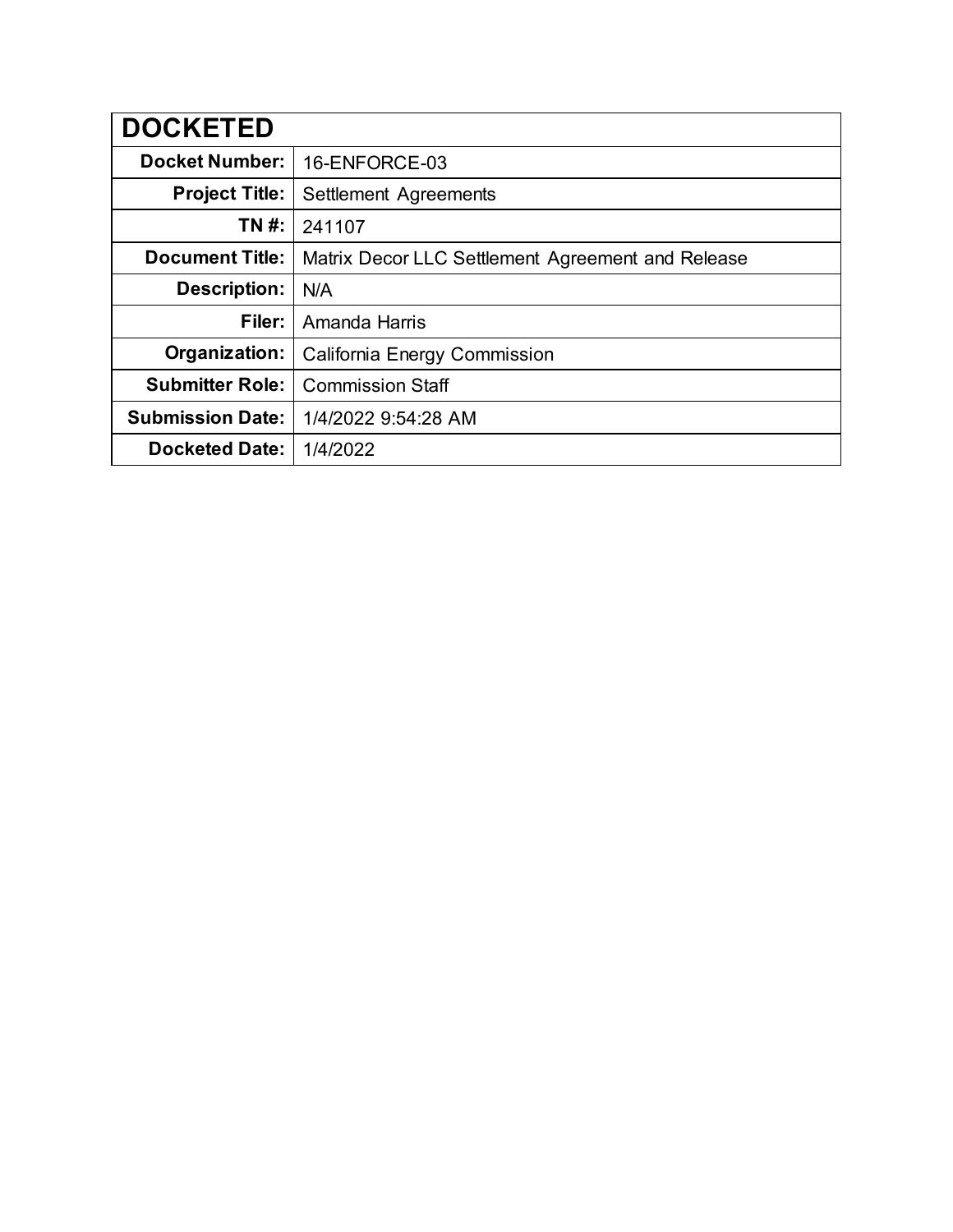SETTLEMENT AGREEMENT AND RELEASE CALIFORNIA ENERGY COMMISSION and MATRIX DECOR LLC Page 1 OF 6

# **SETTLEMENT AGREEMENT AND RELEASE**

This Settlement Agreement and Release (Agreement) is entered into between the California Energy Commission (CEC), with its principal office at 715 P Street, Sacramento, California 95814, and Matrix Decor LLC (Matrix Decor), with a place of business at 3690 Akron Street, Denver, Colorado 80238 collectively referred to as the Parties.

### **I. RECITALS**

(1) CEC's Appliance Efficiency Regulations at California Code of Regulations, Title 20, Article 4, sections [1](#page-1-0)601-1609 (Appliance Efficiency Regulations),<sup>1</sup> set forth the requirements to sell or offer for sale regulated appliances in California. The pertinent requirements include:

- Testing: The appliance is tested as required in section 1603, using the applicable test method set forth in section 1604.
- Efficiency: The appliance meets the required efficiency standards set forth in sections 1605.2 or 1605.3.
- Marking: The appliance is correctly marked and labeled as required under section 1607.
- Certification: The appliance is certified to CEC and appears in CEC's most recent Modernized Appliance Efficiency Database System (MAEDbS) as required under section 1606.

(2) CEC's enforcement authority includes the removal of non-complying appliances from MAEDbS, as set forth in section 1608, and the issuance of administrative civil penalties under section 1609.

(3) Matrix Decor distributes several models of plumbing fittings and ceiling fans that it sells or offers for sale in California, either directly or through retailers or distributors.

(4) Matrix Decor plumbing fittings are subject to the testing, efficiency, marking, and certification requirements for this appliance class as described in paragraph I(1) above. Matrix Decor brand ceiling fans are subject to the testing and certification requirements for this appliance class as described in paragraph I(1).

<span id="page-1-0"></span><sup>&</sup>lt;sup>1</sup> All references are to California Code of Regulations, Title 20, Article 4, unless otherwise specified.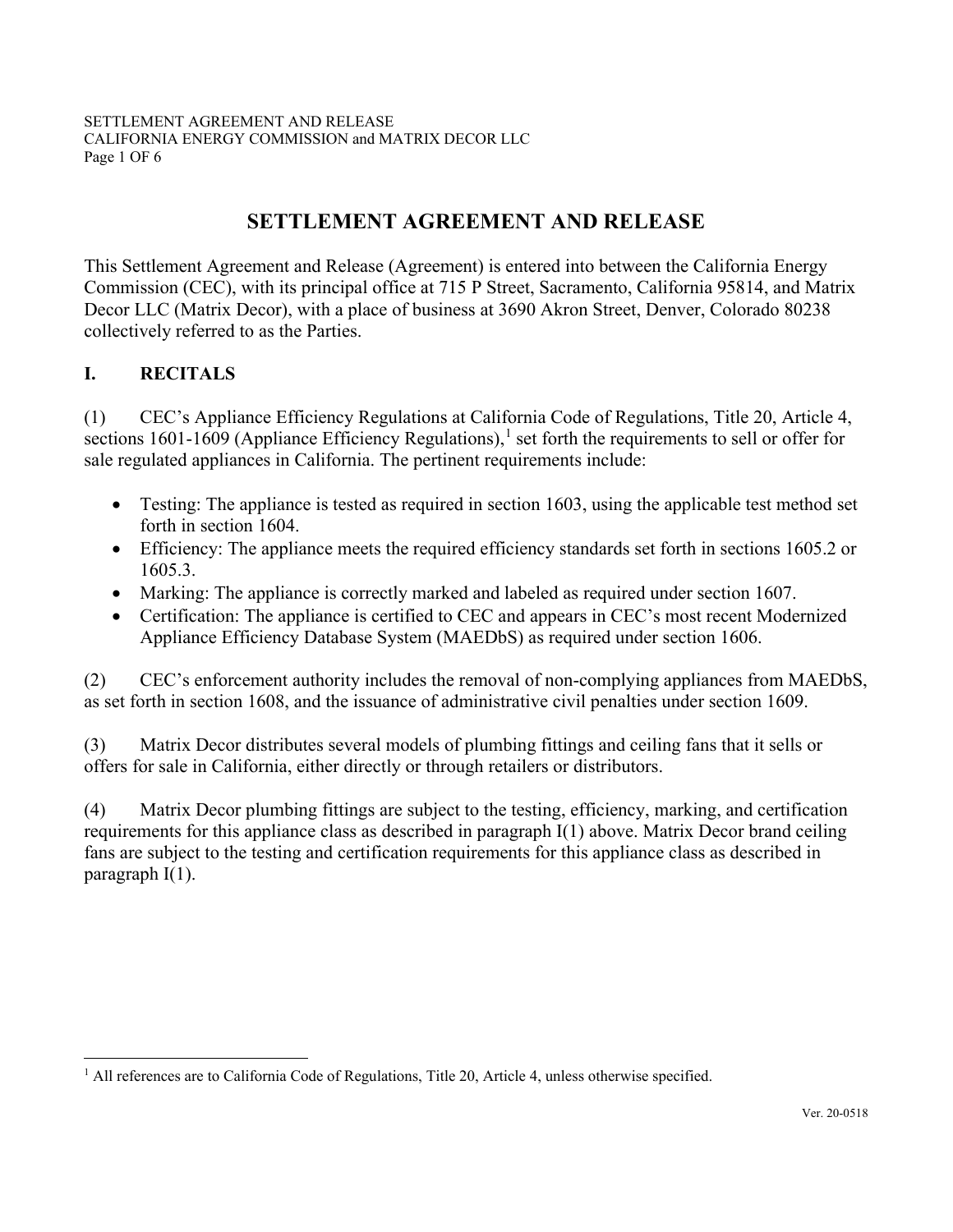(5) From August 2019 to August 2021, Matrix Decor sold or offered for sale through retailers or distributors kitchen faucets, lavatory faucets, and showerheads in California, that were not listed in MAEDbS as required in section 1606, did not meet the efficiency standards set forth in section 1605.3(h)(5) when tested using the appropriate test method as described in section 1604(h), and were not marked as required in section 1607. Furthermore, during this period Matrix Decor also sold or offered for sale in California through retailers or distributors ceiling fans that were not listed in MAEDbS as required in section 1606.

(6) Based on the above Recitals, CEC, through adjudication, could impose penalties for each violation alleged, obtain injunctive relief to prohibit Matrix Decor from continuing to sell or offer for sale, non-compliant plumbing fittings and ceiling fans in California, and take any other enforcement action as allowed by law.

(7) Section 1609(b)(3) and California Public Resources Code section 25402.11(a)(2) identify the following factors CEC shall consider when determining the amount of an administrative civil penalty:

- The nature and seriousness of the violation.
- The persistence of the violation, meaning a responsible person's history of past violations of the Appliance Efficiency Regulations over the previous seven years.
- The number of violations arising from the course of conduct that is subject of the enforcement proceeding.
- The length of time over which the violation occurred.
- The willfulness of the persons responsible for the violation.
- The harm to consumers and to the state that resulted from the amount of energy wasted due to the violation.
- The number of persons responsible for the violation.
- The efforts of the persons responsible for the violation to correct the violation prior to initiation of an enforcement action by CEC.
- The cooperation, by the persons responsible for the violation, with CEC during its investigation.
- The assets, liabilities, and net worth of the persons responsible for the violation. This information will be considered to reduce the administrative civil penalty amount, should a responsible person or persons elect to provide asset, liability, and net worth documentation to the Executive Director to demonstrate that a reduction in a penalty amount is necessary to avoid an undue burden.

(8) Penalties must be set at levels sufficient to deter violations. In developing this Agreement CEC considered the facts of the case and applied the above factors to determine an appropriate settlement. Further, in this case Matrix Decor cooperated with CEC in the investigation by promptly testing, certifying, and marking the units; notifying retailers and removing the non-compliant units from the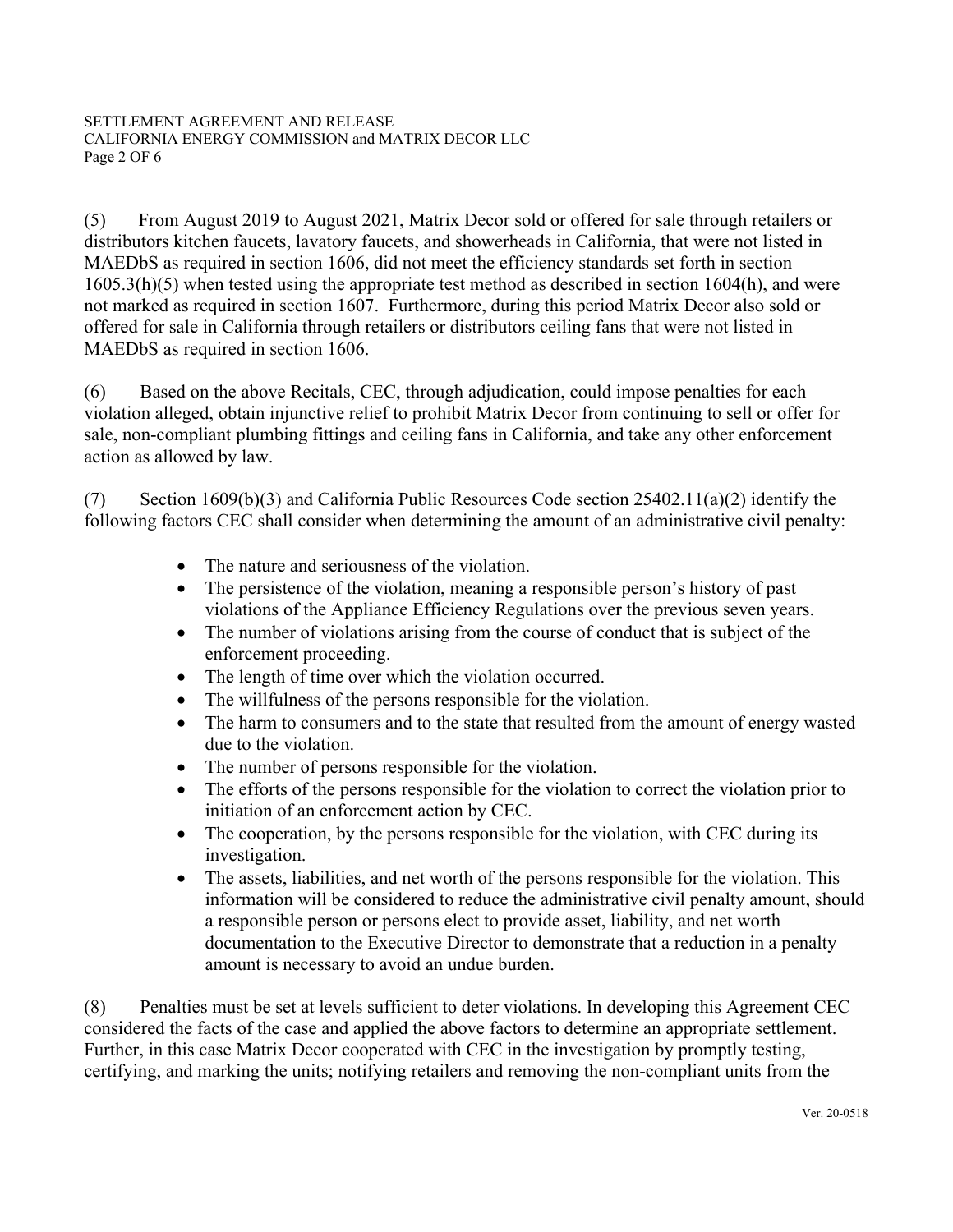California market; and by providing to CEC sales data of non-compliant units. The efforts by Matrix Decor saved CEC time and resources in investigating the violations and minimized the impacts on the competitive business environment, energy consumption, and the environment in California, from the non-compliant units.

(9) Matrix Decor is willing to enter into this Agreement solely for the purpose of settlement and resolution of this matter with CEC. CEC accepts this Agreement in termination of this matter. Accordingly, the Parties agree to resolve this matter completely by means of this Agreement, without the need for adjudication.

## **II. TERMS AND RELEASE**

In consideration of the Recitals listed above which are incorporated into this section by reference, and the mutual agreements set forth below, CEC and Matrix Decor agree as follows:

(1) This Agreement covers the Matrix Decor plumbing fitting and ceiling fan models listed in Attachment A.

(2) For selling or offering for sale in California, plumbing fittings and ceiling fans identified in paragraph I(5), whose model numbers are identified in Attachment A that did not meet the energy efficiency standards prescribed by section 1605.3, were not certified to MAEDbS as required by section 1606, and were not marked per section 1607 and, in consideration of the factors listed in paragraph I(7) and I(8) above, Matrix Decor shall pay as an administrative civil penalty the total sum of \$14,000.00. Payment shall be made by electronic transfer to CEC in 1 payment of \$8,000 and 2 payments of \$3,000, as shown below.

| <b>Payment</b><br><b>Number</b> | <b>Due Date</b> | Amount     |
|---------------------------------|-----------------|------------|
|                                 | March 1, 2022   | \$8,000.00 |
|                                 | April 1, 2022   | \$3,000.00 |
|                                 | May 1, 2022     | \$3,000.00 |

Effect of untimely payment: If any payment is more than 15 days late, the entire remaining balance becomes immediately due and payable. In addition, if CEC takes action to enforce this Agreement, Matrix Decor shall pay all costs of investigating and prosecuting the action, including expert fees, reasonable attorney's fees, and costs.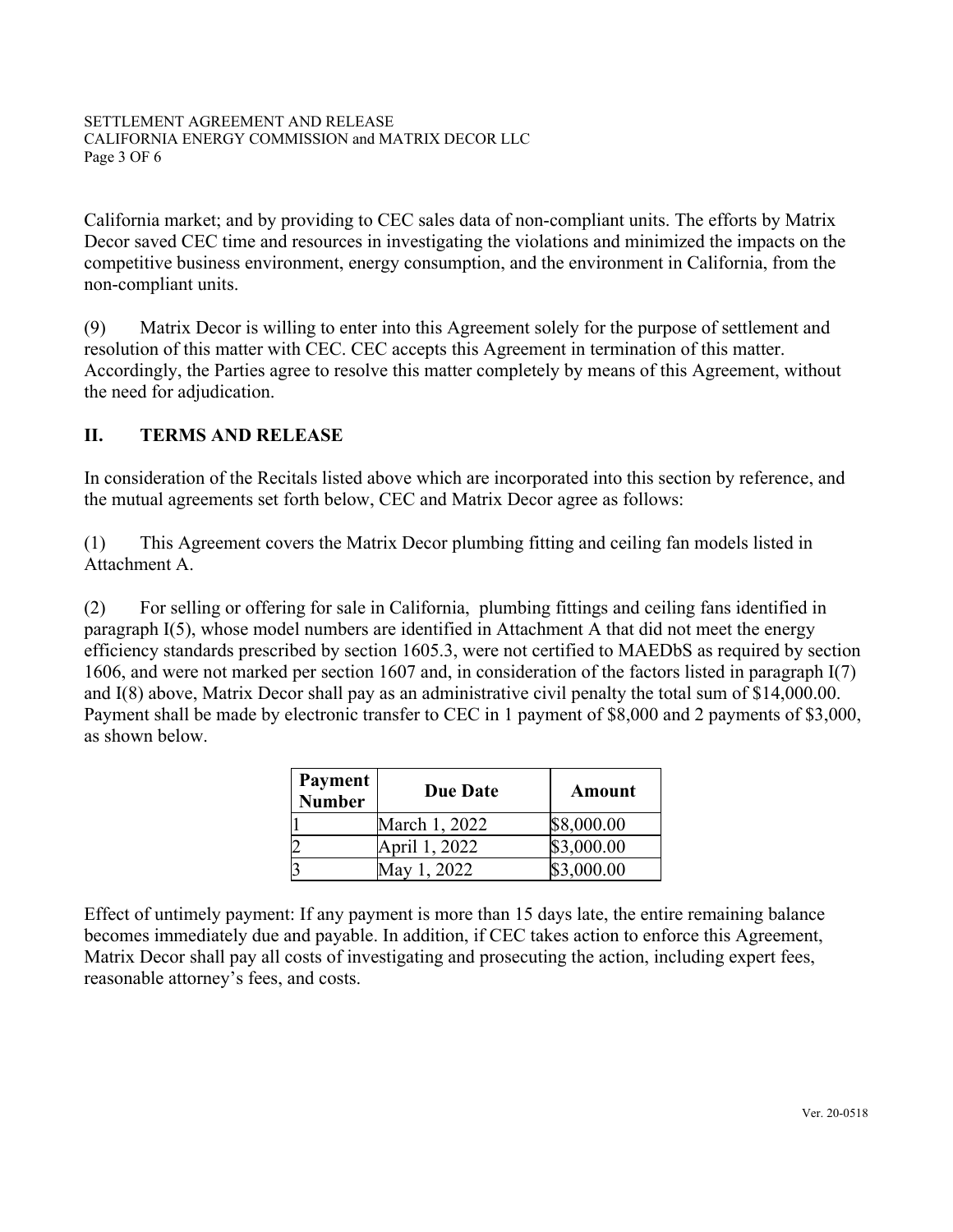#### SETTLEMENT AGREEMENT AND RELEASE CALIFORNIA ENERGY COMMISSION and MATRIX DECOR LLC Page 4 OF 6

It is agreed that if Matrix Decor, including its subsidiary or parent company, at any time becomes insolvent, or makes an assignment for the benefit of creditors or similar action adversely involving Matrix Decor, its subsidiary, or parent company, or a proceeding or petition under any bankruptcy, reorganization, arrangement of debt, insolvency, readjustment of debt, or receivership law or statute is filed by or against Matrix Decor, its subsidiary, or parent company, or a trustee in bankruptcy, custodian, receiver or agent is appointed or authorized to take charge of any of Matrix Decor's, its subsidiary's, or parent company's properties, or if any deposit account or other property of Matrix Decor's, its subsidiary, or parent company be attempted to be obtained or held by writ of execution, garnishment, attachment, condemnation, levy, forfeiture or other legal process, or Matrix Decor, its subsidiary, or parent company takes any action to authorize any of the foregoing, the entire remaining balance becomes immediately due and payable without notice or demand.

(3) Matrix Decor also agrees to take each of the following actions for any and all regulated appliances it will sell or offer for sale in California:

- a. Test all basic models, utilizing the applicable test method, to ensure conformance with the Appliance Efficiency Regulations.
- b. Certify all basic models in MAEDbS, and ensure listings are kept current and up to date.
- c. Use a new model number for any of the basic models described in  $II(1)$  that have been redesigned to meet energy efficiency standards.
- d. Add the required marking to the unit.

(4) This Agreement shall apply to and be binding upon Matrix Decor and its principals, officers, directors, receivers, trustees, employees, successors and assignees, subsidiary and parent corporations, and upon CEC and any successor agency that may have responsibility for and jurisdiction over the subject matter of this Agreement.

(5) In consideration of the payment specified above, CEC hereby releases Matrix Decor and its parent corporation, principals, directors, officers, agents, employees, shareholders, subsidiaries, predecessors, and successors from any and all claims for violations of section 1608 (efficiency, marking, certification), relating to the time frame and appliances identified in paragraph I(5), whose model numbers are identified in Attachment A.

(6) This Agreement constitutes the entire agreement and understanding between CEC and Matrix Decor concerning the claims and settlement in this Agreement, and this Agreement fully supersedes and replaces any and all prior negotiations and agreement of any kind or nature, whether written or oral, between CEC and Matrix Decor concerning these claims.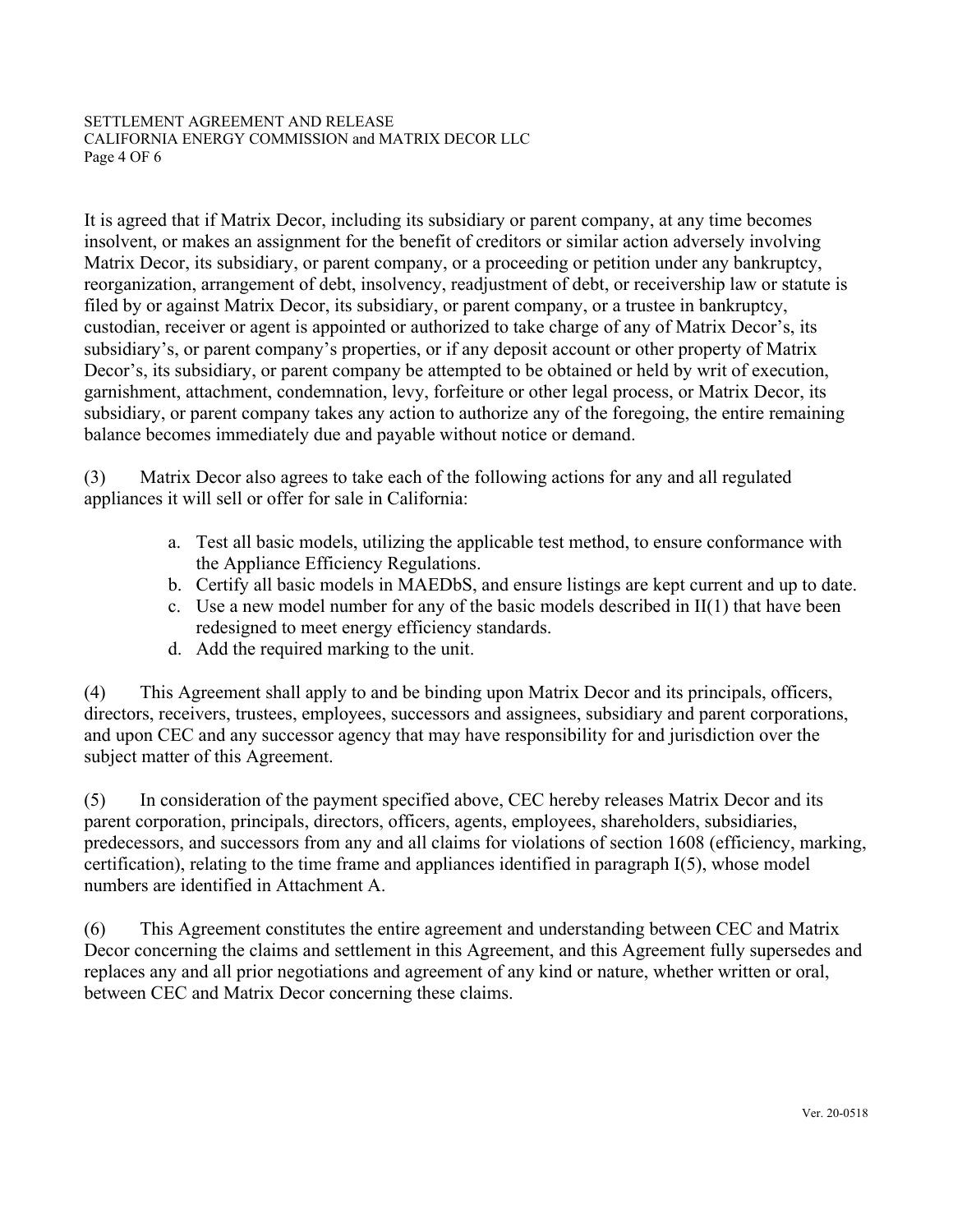(7) No agreement to modify, amend, extend, supersede, terminate, or discharge this Agreement, or any portion thereof, shall be valid or enforceable unless it is in writing and signed by all Parties to this Agreement.

(8) Matrix Decor further agrees that if the subject matter of this Agreement comes before CEC in an administrative adjudication, neither any member of CEC, nor the Executive Director, shall be disqualified because of prior consideration of this Agreement.

(9) Each Party to this Agreement has reviewed the Agreement independently, has had the opportunity to consult counsel, is fully informed of the terms and effect of this Agreement, and has not relied in any way on any inducement, representation, or advice of any other Party in deciding to enter into this Agreement.

(10) This Agreement shall be interpreted and enforced in accordance with the laws of the State of California, without regard to California's choice of law rules. Any litigation arising out of or related to this Agreement shall be filed in the Superior Court of California, County of Sacramento.

(11) Each provision of this Agreement is severable, and in the event that any provision of this Agreement is held to be invalid or unenforceable, the remainder of this Agreement remains in full force and effect.

(12) The failure of any Party to enforce any provision of this Agreement shall not be construed as a waiver of any such provision, nor prevent such Party thereafter from enforcing such provision or any other provision of this Agreement.

(13) This Agreement is deemed to have been drafted equally by the Parties; it will not be interpreted for or against either Party on the ground that said Party drafted it.

(14) This Agreement is effective upon signature by a representative of Matrix Decor with authority to bind the company, and signature by the Executive Director of CEC. The Parties agree that fax or scanned signatures and multiple signature pages are acceptable for purposes of executing this Agreement, which may be signed in counterparts.

## **California Energy Commission**

By:  $\qquad \qquad$ 

Name: Drew Bohan By: <u>Community</u><br>
Summe: Drew Bohan<br>
Title: Executive Director Date: December 6, 2021

## **Matrix Decor LLC**

By: \_\_\_\_\_\_\_\_\_\_\_\_\_\_\_\_\_\_\_\_\_\_\_\_\_\_\_\_\_\_

Name: Bruce Lee Title: Manager Date: 2021/11/18